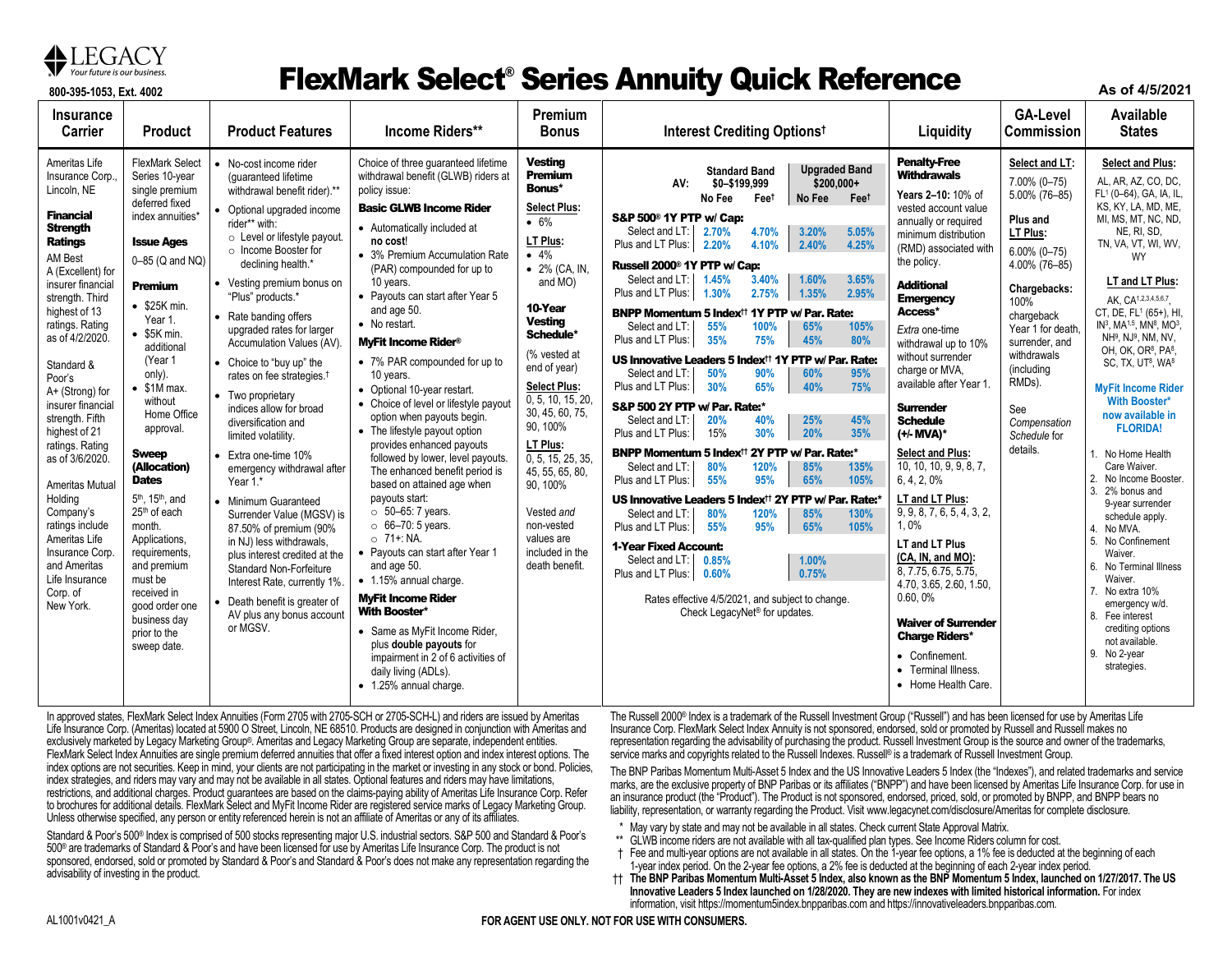

# Is Your "Go-To" Income Booster **Too Restrictive?**

If so, discover the income booster that pays sooner, longer, and lets clients receive care at home!

- **• Provides double payments\* for single and joint covered persons.**
- **• Allows clients to qualify any time after Year 2 if they can't perform 2 of 6 activities of daily living.**
- **• Continues payments until the accumulation value reaches zero.\*\***
- **• Lets clients receive care anywhere.**
- **• Backed by an "A" rated carrier.†**

Make the **FlexMark Select® fixed index annuity MyFit Income Rider® With Booster†† from Ameritas Life Insurance Corp.** your new go-to income booster!



**For sales tips and more information, call the Legacy Marketing Group® Sales Team, 800-395-1053, Ext. 4002, or your IMO.**

In approved states, FlexMark Select Index Annuities (Form 2705 with 2705-SCH or 2705-SCH-L) and riders are issued by Ameritas Life Insurance Corp. (Ameritas) located at 5900 O Street, Lincoln, NE 68510. Products are designed in conjunction with Ameritas and exclusively marketed by Legacy Marketing Group. Ameritas and Legacy Marketing Group are separate, independent entities. FlexMark Select Index Annuities are single premium deferred annuities that offer a fixed interest option and index interest options. The index options are not securities. Keep in mind, your clients are not participating in the market or investing in any stock or bond. Policies, index strategies, and riders may vary and may not be available in all states. Optional features and riders may have limitations, restrictions, and additional charges. Product guarantees are based on the claims-paying ability of Ameritas Life Insurance Corp. Refer to brochures for additional details. FlexMark Select and MyFit Income Rider are registered service marks of Legacy Marketing Group. Unless otherwise specified, any person or entity referenced herein is not an affiliate of Ameritas or any of its affiliates.

Withdrawals may be subject to income tax. If withdrawals are made before age 59½, they also may be subject to an IRS penalty tax. Ameritas, Legacy Marketing Group, and their authorized representatives do not give legal or tax advice. It is recommended that tax advisers be consulted.

- \* If the Lifestyle Payout Option is selected and a "booster" is applicable, the booster factor (currently 2) is multiplied by the secondary lifetime withdrawal benefit amount.
- \*\* After the accumulation value reaches zero, the payout will revert to the "non-boosted" standard amount and the guaranteed phase will be initiated.
- † A (Excellent) for insurer financial strength. This is the third highest of AM Best's 13 ratings. Rating as of 4/2/2020. Ameritas Mutual Holding Company's ratings include Ameritas Life Insurance Corp. and Ameritas Life Insurance Corp. of New York.
- †† Available for a current annual charge of 1.25% for the MyFit Income Rider With Booster (not available in all states). Income rider not available with certain tax-qualified plan types.

#### AL1223v1220 **FOR AGENT USE ONLY. NOT FOR USE WITH CONSUMERS.**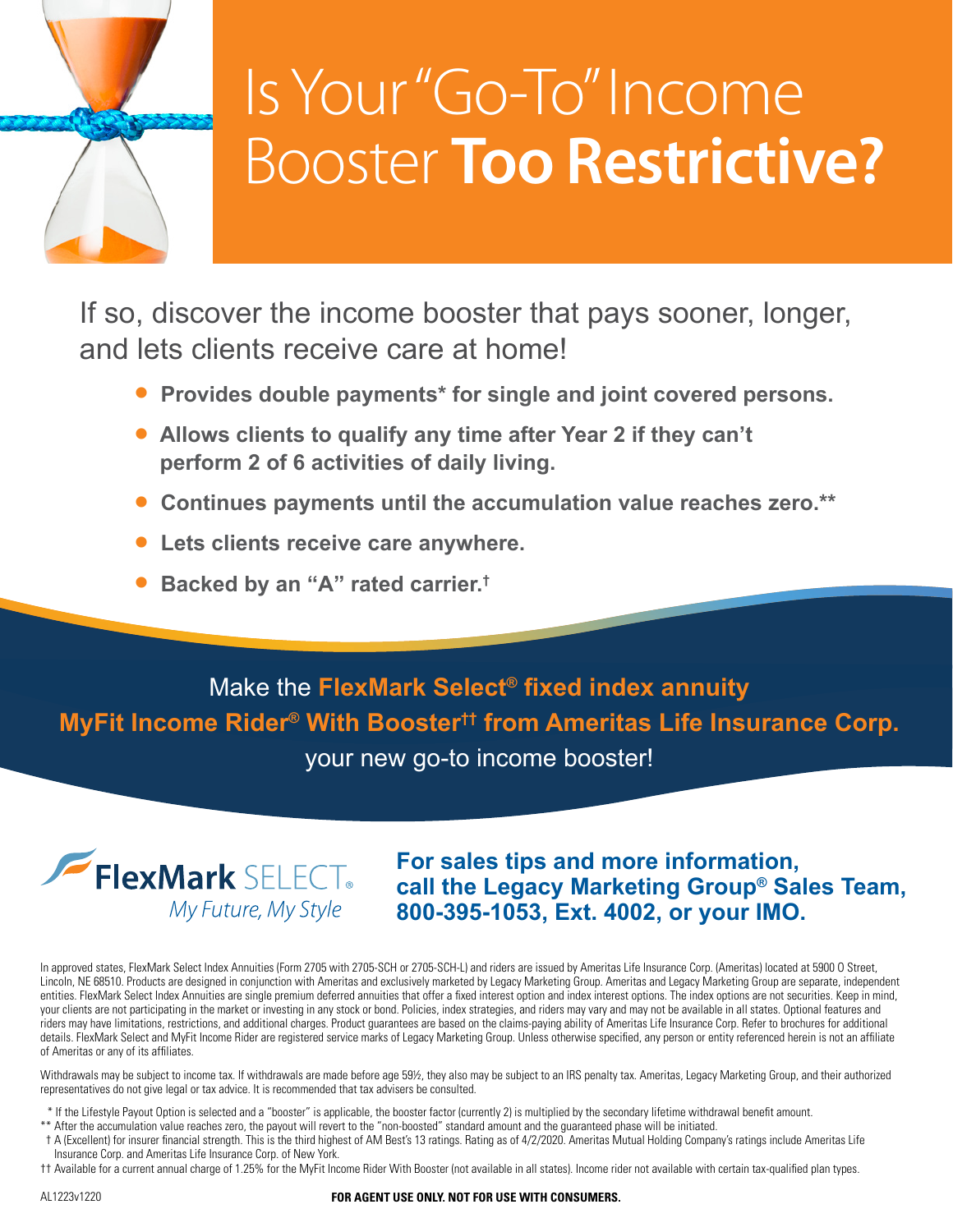

#### **87** Your future is our business. **Experience incomeMark Select® Series Annuity Quick Reference**

**As of 4/5/2021**

| <b>Insurance</b><br>Carrier                                                                                                                                                                                                                                                                                                                                                                                                                                                                                                            | <b>Product</b>                                                                                                                                                                                                                                                                                                                                                                                                                                                                                                                                                    | <b>Product Features</b>                                                                                                                                                                                                                                                                                                                                                                                                                                                                                                                                                                                                                                                                                                                                                                                                                                                                                                              | <b>Income Riders</b>                                                                                                                                                                                                                                                                                                                                                                                                                                                                                                                                                                                                                                                                                                                                                                                                                                                                                                                                                                                                                               | <b>Interest Crediting Options**</b>                                                                                                                                                                                                                                                                                                                                                                                                                                                                                                                                                                                   | Liquidity                                                                                                                                                                                                                                                                                                                                                                                                                                                                                                                                                                                                                                       | <b>GA-Level</b><br><b>Commission</b>                                                                                                                                                              | Available<br><b>States</b>                                                                                                                                                                                                                                                                                                                                                                                                                                                                                                                                                                                                                                                                                                                                                                                                           |
|----------------------------------------------------------------------------------------------------------------------------------------------------------------------------------------------------------------------------------------------------------------------------------------------------------------------------------------------------------------------------------------------------------------------------------------------------------------------------------------------------------------------------------------|-------------------------------------------------------------------------------------------------------------------------------------------------------------------------------------------------------------------------------------------------------------------------------------------------------------------------------------------------------------------------------------------------------------------------------------------------------------------------------------------------------------------------------------------------------------------|--------------------------------------------------------------------------------------------------------------------------------------------------------------------------------------------------------------------------------------------------------------------------------------------------------------------------------------------------------------------------------------------------------------------------------------------------------------------------------------------------------------------------------------------------------------------------------------------------------------------------------------------------------------------------------------------------------------------------------------------------------------------------------------------------------------------------------------------------------------------------------------------------------------------------------------|----------------------------------------------------------------------------------------------------------------------------------------------------------------------------------------------------------------------------------------------------------------------------------------------------------------------------------------------------------------------------------------------------------------------------------------------------------------------------------------------------------------------------------------------------------------------------------------------------------------------------------------------------------------------------------------------------------------------------------------------------------------------------------------------------------------------------------------------------------------------------------------------------------------------------------------------------------------------------------------------------------------------------------------------------|-----------------------------------------------------------------------------------------------------------------------------------------------------------------------------------------------------------------------------------------------------------------------------------------------------------------------------------------------------------------------------------------------------------------------------------------------------------------------------------------------------------------------------------------------------------------------------------------------------------------------|-------------------------------------------------------------------------------------------------------------------------------------------------------------------------------------------------------------------------------------------------------------------------------------------------------------------------------------------------------------------------------------------------------------------------------------------------------------------------------------------------------------------------------------------------------------------------------------------------------------------------------------------------|---------------------------------------------------------------------------------------------------------------------------------------------------------------------------------------------------|--------------------------------------------------------------------------------------------------------------------------------------------------------------------------------------------------------------------------------------------------------------------------------------------------------------------------------------------------------------------------------------------------------------------------------------------------------------------------------------------------------------------------------------------------------------------------------------------------------------------------------------------------------------------------------------------------------------------------------------------------------------------------------------------------------------------------------------|
| Ameritas Life<br>Insurance Corp<br>Lincoln, NE<br><b>Financial Strength</b><br><b>Ratings:</b><br>AM Best A (Excellent)<br>for insurance financial<br>strength and operating<br>performance. Third<br>highest of 13 ratings.<br>Rating as of 4/2/2020.<br>Standard & Poor's<br>A+ (Strong) for<br>financial strength. Fifth<br>highest of 21 ratings.<br>Rating as of 3/6/2020.<br>Ameritas Mutual<br>Holding Company's<br>ratings include<br>Ameritas Life<br>Insurance Corp. and<br>Ameritas Life<br>Insurance Corp. of<br>New York. | IncomeMark Select<br>10-year single<br>premium deferred<br>fixed index annuities*<br><b>Issue Ages</b><br>0-85 (Q and NQ)<br>Premium<br>$\bullet$ \$25K minimum<br>Year 1.<br>$\bullet$ \$5K minimum<br>additional<br>(Year 1 only).<br>$\bullet$ \$1M maximum<br>without Home<br>Office approval.<br><b>Sweep (Allocation)</b><br><b>Dates</b><br>5 <sup>th</sup> , 15 <sup>th</sup> , and 25 <sup>th</sup> of<br>each month.<br>Applications,<br>requirements, and<br>premium must be<br>received in good order<br>one business day prior<br>to the sweep date. | • Highly competitive.<br>income-focused FIA that<br>illustrates well in a wide range of<br>hypothetical situations.<br>• Strong growth potential<br>with eight diverse interest<br>crediting options.*<br>• Index options based on a new<br>proprietary index that tracks<br>companies at the forefront<br>of innovation.*<br>• Included performance-driven<br>income rider that leverages<br>product's powerful growth<br>potential (see Income Riders<br>column for details).<br>• Optional income booster for<br>declining health* (see Income<br>Riders column for details).<br>• Choice of level or increasing<br>payouts when income<br>is triggered.<br>• Minimum Guaranteed Surrender<br>Value (MGSV) of 87.50% of<br>premium (90% in NJ) less<br>withdrawals plus interest credited<br>at the Standard Non-Forfeiture<br>Interest Rate, currently 1%.<br>• Death benefit equal to greater of<br>accumulation value or MGSV. | Choice of two Guaranteed Lifetime<br>Withdrawal Benefit (GLWB) riders (included<br>for an annual charge):<br><b>MvGrowth Income RiderSM</b><br>• Designed to maximize single or joint<br>income potential-competitive payouts<br>with 3 to 10-year deferral.<br>• Premium accumulation value rolls up at:<br>○ 2% compounded for up to 10 years,<br>plus:<br>$\circ$ 250% of policy earnings for up to<br>15 years.<br>• Choice of payout option upon<br>income election:<br>○ Level-Consistent payouts for life.<br>o Increasing-Benefit base increases<br>by 100% of policy earnings. May help<br>offset inflation.<br>• Pavouts available after Year 1 and<br>age 50.<br>• 0.95% annual charge.<br><b>MyGrowth Income Rider</b><br><b>With Booster*</b><br>• Same as MyGrowth Income Rider,<br>plus <b>double payouts</b> for impairment in<br>2 of 6 ADLs.<br>• Reqular payouts available after Year 1<br>and age 50. Double payouts available<br>upon qualification after Year 2.<br>• Not available in all states.<br>• 1.05% annual charge. | <b>S&amp;P 500®</b><br>1-Year PTP w/ Cap:<br>3.10%<br>Russell 2000 <sup>®</sup><br>1-Year PTP w/ Cap:<br>3.25%<br><b>BNPP Momentum 5 Indext</b><br>1-Year PTP w/ Par. Rate:<br>100%<br><b>US Innovative Leaders 5 Indext</b><br>1-Year PTP w/ Par. Rate:<br>95%<br><b>S&amp;P 500®</b><br>2-Year PTP w/ Par. Rate:<br>35%<br><b>BNPP Momentum 5 Indext</b><br>2-Year PTP w/ Par. Rate:<br>125%<br><b>US Innovative Leaders 5 Indext</b><br>2-Year PTP w/ Par. Rate:<br>125%<br><b>1-Year Fixed Account:</b><br>1.50%<br>Rates effective 4/5/2021, and subject to<br>change. Check LegacyNet <sup>®</sup> for updates. | <b>Penalty-Free</b><br><b>Withdrawals</b><br>Years 2-10: 10% of<br>account value annually<br>or required minimum<br>distribution (RMD)<br>associated with<br>the policy.<br><b>Surrender Schedule</b><br>(+/- MVA*)<br><b>IncomeMark Select:</b><br>10, 10, 10, 9, 9, 8, 7, 6,<br>4, 2, 0%<br><b>IncomeMark Select</b><br>LT:<br>9, 9, 8, 7, 6, 5, 4, 3, 2,<br>1.0%<br><b>IncomeMark Select LT</b><br>(CA, IN, and MO):<br>8.7.75.6.75.5.75.<br>4.70, 3.65, 2.60, 1.50,<br>0.60,0%<br><b>Waiver of Surrender</b><br><b>Charge Riders*</b><br>Included at no<br>additional cost:<br>• Confinement.<br>• Terminal Illness.<br>• Home Health Care. | $6.50\%$ (0-75)<br>4.50% (76-85)<br>Chargebacks:<br>100% chargeback<br>Year 1 for death,<br>surrender, and<br>withdrawals<br>(including RMDs).<br>See<br>Compensation<br>Schedule for<br>details. | Approved in all states<br>except ID and NY.<br><b>IncomeMark</b><br>Select:<br>AL, AR, AZ, CO, DC,<br>FL <sup>1</sup> (0-64), GA, IA, IL, KS,<br>KY, LA, ME, MI, MS, MT,<br>NC, ND, NE, RI, SD, TN,<br>VA, VT, WI, WV, WY<br><b>IncomeMark</b><br>Select LT:<br>AK. CA <sup>2,3,4</sup> , CT. DE.<br>FL <sup>1</sup> (65+), HI, IN <sup>4</sup> , MA <sup>1,5</sup> ,<br>MD, MN, MO <sup>4</sup> , NH <sup>6</sup> , NJ <sup>6</sup> ,<br>NM, NV, OH, OK, OR, PA,<br>SC, TX, UT, WA<br><b>MyGrowth Income Rider</b><br><b>With Booster*</b><br>now available in<br><b>FLORIDA!</b><br>No Home Health Care<br>waiver.<br>No Income Booster or<br>2.<br>MVA.<br>No waiver of surrender<br>3.<br>charge riders.<br>4. 9-year surrender<br>schedule applies.<br>5. No Confinement Waiver.<br>6. No 2-year interest<br>crediting options. |

In approved states, IncomeMark Select Index Annuities (Form 2705 with 2705-B-IMS-SCH or 2705-L-IMS-SCH) and riders are issued by Ameritas Life Insurance Corp. (Ameritas) located at 5900 O Street, Lincoln, NE 68510. Products are designed in conjunction with Ameritas and exclusively marketed by Legacy Marketing Group®. Ameritas and Legacy Marketing Group are separate, independent entities. IncomeMark Select Index Annuities are single premium deferred annuities that offer a fixed interest option and index interest options. The index options are not securities. Keep in mind, your clients are not participating in the market or investing in any stock or bond. Policies, index strategies, and riders may vary and may not be available in all states. Optional features and riders may have limitations, restrictions, and additional charges. Product guarantees are based on the claims-paying ability of Ameritas Life Insurance Corp. Refer to brochures for additional details. IncomeMark Select is a registered service mark, and MyGrowth Income Rider is a service mark, of Legacy Marketing Group. Unless otherwise specified, any person or entity referenced herein is not an affiliate of Ameritas or any of its affiliates.

Withdrawals may be taxable and, if taken prior to age 59½, a 10% penalty tax may also apply. The information presented here is not intended as tax or other legal advice. For application of this information to your client's specific situation, your client should consult an attorney.

Standard & Poor's 500® Index is comprised of 500 stocks representing major U.S. industrial sectors. S&P 500 and Standard & Poor's 500® are trademarks of Standard & Poor's and have been licensed for use by Ameritas Life Insurance Corp. The product is not sponsored, endorsed, sold or promoted by Standard & Poor's and Standard & Poor's does not make any representation regarding the advisability of investing in the product.

The Russell 2000® Index is a trademark of the Russell Investment Group ("Russell") and has been licensed for use by Ameritas Life Insurance Corp. IncomeMark Select Index Annuity is not sponsored, endorsed, sold or promoted by Russell and Russell makes no representation regarding the advisability of purchasing the product. Russell Investment Group is the source and owner of the trademarks, service marks and copyrights related to the Russell Indexes. Russell® is a trademark of Russell Investment Group.

The BNP Paribas Momentum Multi-Asset 5 Index and the US Innovative Leaders Index (the "Indexes"), and related trademarks and service marks, are the exclusive property of BNP Paribas or its affiliates ("BNPP") and have been licensed by Ameritas Life Insurance Corp. for use in an insurance product (the "Product"). The Product is not sponsored, endorsed, priced, sold, or promoted by BNPP, and BNPP bears no liability, representation, or warranty regarding the Product. Visit www.legacynet.com/disclosure/Ameritas for complete disclosure.

- \* May not be available in all states. Check current State Approval Matrix.
- \*\* Two-year index options are not available in all states. New index options may not be illustrated in all states.
- † The BNPP Momentum 5 Index is also known as the BNP Paribas Momentum Multi-Asset 5 Index. **The US Innovative Leaders 5 Index and the BNP Paribas Momentum Multi-Asset 5 Index have limited historical information.** The US Innovative Leaders 5 [Index is a new index stra](https://innovativeleaders.bnpparibas.com/)tegy, launched on January 28, 2020. For more information about the Innovative Leaders 5 Index, visit https://innovativeleaders.bnpparibas.com. The BNPP Momentum 5 Index was launched on January 27, 2017. For more information about the BNPP Momentum 5 Index, visit https://momentum5index.bnpparibas.com.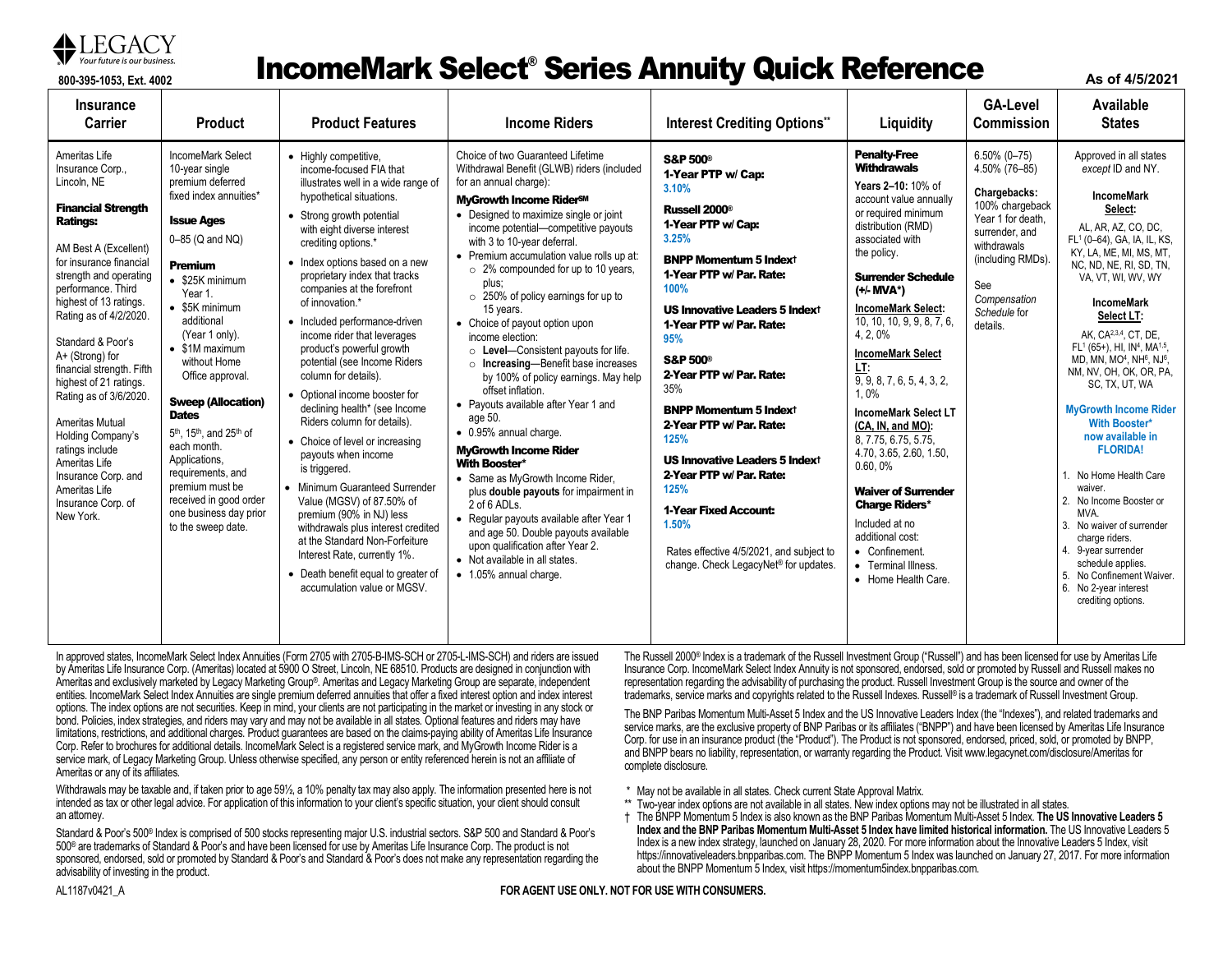

#### ClassicMark® Series Annuity Quick Reference

**As of 4/1/2021**

| Insurance                                                                                                                                                                                                                                                       | <b>Product</b>                                                                                                                                                                                                                                                                                                                                                                                                                                                                                                                                                                                                                                                                                                                                                                                                                                                                              |                                                                                                                                                                                                                                                                                                                                                                                                                                                                                                                                                                                                                                                                                                                                                                                                                                                       | Withdrawals/                                                                                                                                                                                                                                                                                                                                                                                                                                                                                                                                                                                                                                                                                                                          | <b>Interest</b>                                                                                                                                                                                                                                                                                                                                                                                                                                                                                                                                                                                                                                                                                                                                                 | Min. Guaranteed                                                                                                                                                                                                                                                                                                                                                                                                                                                                                                                                                                                                    | <b>GA-Level</b>                                                                                                                                                                                                                                                                                                                                                                                                                                                   | Approved                                                                                                                                                                                                                                                                                                                                                                                                                                                                                                                                                                                                                                                                                                                            |
|-----------------------------------------------------------------------------------------------------------------------------------------------------------------------------------------------------------------------------------------------------------------|---------------------------------------------------------------------------------------------------------------------------------------------------------------------------------------------------------------------------------------------------------------------------------------------------------------------------------------------------------------------------------------------------------------------------------------------------------------------------------------------------------------------------------------------------------------------------------------------------------------------------------------------------------------------------------------------------------------------------------------------------------------------------------------------------------------------------------------------------------------------------------------------|-------------------------------------------------------------------------------------------------------------------------------------------------------------------------------------------------------------------------------------------------------------------------------------------------------------------------------------------------------------------------------------------------------------------------------------------------------------------------------------------------------------------------------------------------------------------------------------------------------------------------------------------------------------------------------------------------------------------------------------------------------------------------------------------------------------------------------------------------------|---------------------------------------------------------------------------------------------------------------------------------------------------------------------------------------------------------------------------------------------------------------------------------------------------------------------------------------------------------------------------------------------------------------------------------------------------------------------------------------------------------------------------------------------------------------------------------------------------------------------------------------------------------------------------------------------------------------------------------------|-----------------------------------------------------------------------------------------------------------------------------------------------------------------------------------------------------------------------------------------------------------------------------------------------------------------------------------------------------------------------------------------------------------------------------------------------------------------------------------------------------------------------------------------------------------------------------------------------------------------------------------------------------------------------------------------------------------------------------------------------------------------|--------------------------------------------------------------------------------------------------------------------------------------------------------------------------------------------------------------------------------------------------------------------------------------------------------------------------------------------------------------------------------------------------------------------------------------------------------------------------------------------------------------------------------------------------------------------------------------------------------------------|-------------------------------------------------------------------------------------------------------------------------------------------------------------------------------------------------------------------------------------------------------------------------------------------------------------------------------------------------------------------------------------------------------------------------------------------------------------------|-------------------------------------------------------------------------------------------------------------------------------------------------------------------------------------------------------------------------------------------------------------------------------------------------------------------------------------------------------------------------------------------------------------------------------------------------------------------------------------------------------------------------------------------------------------------------------------------------------------------------------------------------------------------------------------------------------------------------------------|
| <b>Carrier</b>                                                                                                                                                                                                                                                  | <b>Features</b>                                                                                                                                                                                                                                                                                                                                                                                                                                                                                                                                                                                                                                                                                                                                                                                                                                                                             |                                                                                                                                                                                                                                                                                                                                                                                                                                                                                                                                                                                                                                                                                                                                                                                                                                                       | Surrender <sup>†</sup>                                                                                                                                                                                                                                                                                                                                                                                                                                                                                                                                                                                                                                                                                                                | <b>Crediting Strategies</b>                                                                                                                                                                                                                                                                                                                                                                                                                                                                                                                                                                                                                                                                                                                                     | <b>Rates</b>                                                                                                                                                                                                                                                                                                                                                                                                                                                                                                                                                                                                       | <b>Commission</b>                                                                                                                                                                                                                                                                                                                                                                                                                                                 | <b>States</b>                                                                                                                                                                                                                                                                                                                                                                                                                                                                                                                                                                                                                                                                                                                       |
| Americo Financial<br>Life and Annuity<br>Insurance<br>Company,<br>Kansas City, MO<br><b>Financial</b><br><b>Strength</b><br><b>Rating:</b><br>AM Best "A"<br>(Excellent) for<br>financial strength<br>3rd highest of 15<br>ratings.<br>Rating as of<br>4/1/2021 | ClassicMark Series single premium<br>deferred fixed indexed annuities*<br><b>Upfront</b><br>Premium<br>Product<br>Version<br><b>Bonus</b><br><b>NA</b><br>10.10 LT<br>4%<br>10 Plus<br>3%<br>10 LT Plus<br>Heritage Maximizer <sup>sM</sup><br>Optional enhanced death benefit rider<br>that provides a death benefit after<br>Year 3 of 130% of the entire AV.<br>• Available on all product versions,<br>except in MO, NJ, OH, PA, UT,<br>and WA.<br>• Current charge is 0.30%, deducted<br>at the end of each contract year.<br><b>Issue Ages</b><br>Ages<br>(Q, NQ)<br><b>Product Version</b><br>10.10 LT<br>$0 - 90$<br>10 Plus. 10 LT Plus<br>$0 - 80$<br>$0 - 75$<br>Heritage Maximizer<br>Premium<br>$\bullet$ \$10,000 minimum, Q and NQ.<br>• \$1 million maximum per owner<br>without Home Office approval.<br><b>Index Dates</b><br>• 7th, 14th, 21st, or 28th of<br>the month. | • Optional upfront premium<br>bonus vests 100% day one to<br>jump-start earnings.<br>• Industry-leading<br>minimum quarantee.<br>• Diverse choice of indexed strategies<br>covering multiple markets.<br>• Game-changing FUSION<br>Strategy <sup>SM**</sup> that fuses<br>together annual crediting and<br>multi-year upside.<br>• First-year liquidity, penalty-free. <sup>†</sup><br>• Index gains credit at death.<br>• No market value adjustment (MVA).<br>• Waiver of Surrender Charges<br>Upon Nursing Home or Hospital<br><b>Confinement Endorsement</b><br>(Series 4139).*.1<br>• Accepts Q and NQ money;<br>traditional. Roth, and SEP<br>IRAs; and non-contributory<br>403(b)/TSA plans.<br>• Death Benefit-qreater of 100% of<br>AV (130% with Heritage Maximizer)<br>GMV, or Return of Premium less<br>prior gross withdrawals at death. | <b>Penalty-Free</b><br><b>Withdrawals</b><br>Up to 10% of AV annually<br>after 30 days.<br>The minimum withdrawal<br>amount is \$500, with a<br>minimum remaining surrender<br>value of \$2,000.<br><b>Surrender Schedules</b><br>10:<br>Ages 0-85 (0-84 in IN):<br>• 13, 12, 11, 10.50, 10, 9, 8,<br>7, 6, 5, 0%.<br>Ages 86-90 (85-90 in IN):<br>$\bullet$ 8, 7, 6, 5, 3, 0%.<br>10 LT:<br>Ages 0-85:<br>• 10.20, 9.20, 8.20, 7.20,<br>6.20, 5.20, 4.20, 3.10, 2.10,<br>1.0%<br>Ages 86-90:<br>$\bullet$ 8.7.6.5.3.0%.<br>10 Plus:<br>14, 13, 12.50, 11.50, 10.50,<br>9.50, 8.50, 7.50, 6.50, 5.50, 0%<br>10 LT Plus:<br>13.9.20.8.20.7.20.6.20.<br>5.20, 4.20, 3.10, 2.10, 1, 0%<br>Check Sales Guide for<br>CA and FL variations. | 10 Plus.<br>10,<br><b>10LT</b><br>10 LT Plus<br>1-Yr S&P 500 <sup>®</sup> PTP w/ Cap<br>2.75%<br>3.75%<br>2-Yr S&P 500 PTP w/ Par.<br>25%<br>36%<br>NEW! 1-Yr Gold PTP w/ Par.*<br>20%<br>14%<br>1-Yr Morgan Stanley TEBI PTP w/ Par.<br>55%<br>36%<br>2-Yr Morgan Stanley TEBI PTP w/ Par.<br>71%<br>47%<br>1-Yr SG Columbia Adaptive Risk<br><b>Allocation Index PTP w/ Par.</b><br>70%<br>47%<br><b>NEW! 2-Yr SG Columbia Adaptive Risk</b><br><b>Allocation Index PTP w/ Par.*</b><br>95%<br>64%<br>5-Yr FUSION Strategy**<br><b>Fixed Rate on Gain:</b><br>$1\%$<br>1%<br>Par. Rate:<br>100%<br>59%<br><b>Declared Interest Account</b><br>1.15%<br>1.70%<br>Rates effective 4/1/2021, and subject to<br>change. Check LegacyNet <sup>®</sup> for updates. | Guaranteed<br><b>Minimum Value:</b><br>1%-3% on 100% of<br>premium. less surrender<br>charges, available upon<br>death, surrender,<br>or annuitization.<br><b>Current Guaranteed</b><br><b>Minimum Value Interest</b><br>Rate:<br>1%, effective on<br>contracts issued in 2021.<br>Cap:<br>Minimum quaranteed<br>cap is 1%.<br><b>Participation Rate:</b><br>Minimum quaranteed<br>participation rate is 5%<br>(10% in NJ).<br><b>Fixed Rate on Gain:</b><br>Minimum guaranteed<br>fixed rate on gain<br>is 0.50%.<br><b>Declared Interest</b><br>Account:<br>Minimum quaranteed<br>annual interest rate<br>is 1%. | 10 (most states):<br>6.00% (Ages 0-80)<br>5.00% (Ages 81-85)<br>1.50% (Ages 86-90)<br>10 in Indiana only<br>6.00% (Ages 0-80)<br>5.00% (Ages 81-84)<br>1.50% (Ages 85-90)<br>10 LT:<br>$6.00\%$ (Ages 0-80)<br>3.75% (Ages 81-85)<br>1.50% (Ages 86-90)<br>10 Plus, 10 LT Plus:<br>$5.00\%$ (Ages 0-80)<br>Commissions are<br>based on the date the<br>premium is received<br>in Americo's<br>Administrative Office.<br>See Compensation<br>Schedule for details. | 10 and 10 Plus:<br>AR, AZ, CO, DC, GA,<br>HI <sup>1</sup> , IA <sup>1</sup> , IL <sup>1</sup> , IN <sup>1</sup> , KS, KY,<br>LA, MA <sup>2</sup> , MD, ME, MI, MO <sup>3</sup> ,<br>MT, NC, ND, NE, NM, RI1,<br>SD, TN, VA, WI, WV, WY <sup>1</sup><br>10 LT and 10 LT Plus:<br>AK, CA, CT, DE, FL, ID1,<br>MN, NH, NJ <sup>1,3</sup> , NV, OH <sup>3</sup> ,<br>OK, OR <sup>1</sup> , PA <sup>3</sup> , SC, TX,<br>$UT3$ , WA $3$<br>1. One-Year Gold Strategy<br>and Two-Year SG<br>Columbia Adaptive Risk<br>Allocation Index Strategy<br>not available.<br>2. Waiver of Surrender<br>Charges Upon<br>Nursing Home or<br><b>Hospital Confinement</b><br>Endorsement<br>not available.<br>3. Heritage Maximizer<br>not available. |

ClassicMark Heritage Maximizer enhanced death benefit rider (Rider Series 2181). ClassicMark 10, 10 LT (Contract Series 411/4190/4204); ClassicMark 10 Plus, 10 LT Plus (Contract Series 411/4179/4190/4204). Products are single premium deferred fixed indexed annuities underwritten by Americo Financial Life and Annuity Insurance Company (Americo), Kansas City, MO, and may vary in accordance with state laws. Products are designed and exclusively marketed by Legacy Marketing Group®, an independent, authorized agency of Americo. Some products and benefits may not be available in all states. Certain restrictions and variations apply. Consult contract and riders for all limitations and exclusions. ClassicMark is a registered service mark, and FUSION Strategy and Heritage Maximizer are service marks, of Legacy Marketing Group.

The S&P 500 Index is a product of S&P Dow Jones Indices LLC, a division of S&P Global, or its affiliates ("SPDJI"), and has been licensed for use by Americo Financial Life and Annuity Insurance Company ("Americo"). Standard & Poor's®, S&P 500®, and S&P® are registered trademarks of Standard & Poor's Financial Services LLC ("S&P"); Dow Jones® is a registered trademark of Dow Jones Trademark Holdings LLC ("Dow Jones"); and these trademarks have been licensed for use by SPDJI and sublicensed for certain purposes by Americo. Americo's Product is not sponsored, endorsed, sold or promoted by SPDJI, Dow Jones, S&P, their respective affiliates, and none of such parties make any representation regarding the advisability of investing in such product nor do they have any liability for any errors, omissions, or interruptions of the S&P 500 Index.

All references to LBMA Gold Price are used with the permission of ICE Benchmark Administration Limited and have been provided for informational purposes only. ICE Benchmark Administration Limited accepts no liability or responsibility for the accuracy of the prices or the underlying product to which the prices may be referenced. LBMA Gold Price is a trade mark of Precious Metal Prices Limited.

The SG Columbia Adaptive Risk Allocation Index ("Index") is the exclusive property of SG Americas Securities, LLC (together with its affiliates, "SG"). SG has contracted with Solactive AG to maintain and calculate the Index. "SG Americas Securities, LLC", "SGAS", "Société Générale", "SG", "SG Columbia Adaptive Risk Allocation Index", et al. (collectively, the "SG Marks") are trademarks or service marks of SG. SG has licensed use of the Index and the SG Marks to Americo Financial Life and Annuity Insurance Company ("Americo") for use in fixed indexed annuities. SG has licensed use of certain marks from Columbia Management Investment Advisers, LLC or its affiliates (collectively, "Columbia Management") and sub-licensed use to Americo. Neither SG, Solactive AG, Columbia Management nor any other third-party licensor has

been authorized to act as an agent of Americo or has in any way sponsored, endorsed, sold, promoted, structured or priced any fixed indexed annuity or provided investment advice to Americo. Such parties make no representation regarding the advisability of purchasing, selling, or holding product linked to the Index, including Fixed Indexed Annuity and shall not be liable for any related loss or payment thereof. Obligations to make payments under the fixed indexed annuities are solely the obligation of Americo. Neither Americo nor SG are obligated to invest annuity payments in the components of the Index. The Index levels are net of a 0.50% annual maintenance fee, calculated and deducted daily. The Index also deducts fees to cover rebalancing, replication, and other costs. The total amount of these fees is unpredictable and depends on a number of factors. These fees and costs, which are increased by the Index's leverage, will reduce the potential positive change in the Index and increase the potential negative change in the Index. While the volatility control applied by the Index may result in less fluctuation in rates of return as compared to indices without volatility controls, it may also reduce the overall rate of return as compared to products not subject to volatility controls. Columbia Threadneedle Investments is the global brand name of the Columbia and Threadneedle group of companies. Additional information is available at https://www.sg-columbia-index.com

This product is not sponsored, endorsed, sold or promoted by Morgan Stanley or any of its affiliates. Neither Morgan Stanley nor any other party (including, without limitation, any calculation agents or data providers) makes any representation or warranty, express or implied, regarding the advisability of purchasing this product. The Target Equity Balanced Index (the "Index") is the exclusive property of Morgan Stanley. Morgan Stanley and the Index are service marks of Morgan Stanley and have been licensed for use for certain purposes by Americo Financial Life and Annuity Insurance Company. Morgan Stanley will not have any obligation or liability to owners of this product in connection with the administration or marketing of this product, and neither Morgan Stanley nor any other party guarantees the accuracy and/or the completeness of the Index or any data included therein. Morgan Stanley and its affiliates may engage in transactions involving components of the Index for their proprietary accounts and/or for accounts of their clients, which may affect the value of such components and the level of the Index.

- \* Subject to state availability. Certain restrictions may apply. Check current State Approval Matrix.
- \*\* Also known as the SG Columbia Adaptive Risk Allocation Index Point-to-Point (Without Cap) With Amount on Gain.
- Withdrawals may be subject to ordinary income tax, and a 10% IRS penalty may apply to withdrawals taken before age 591/2.
- †† Also known as the Morgan Stanley Target Equity Balanced Index.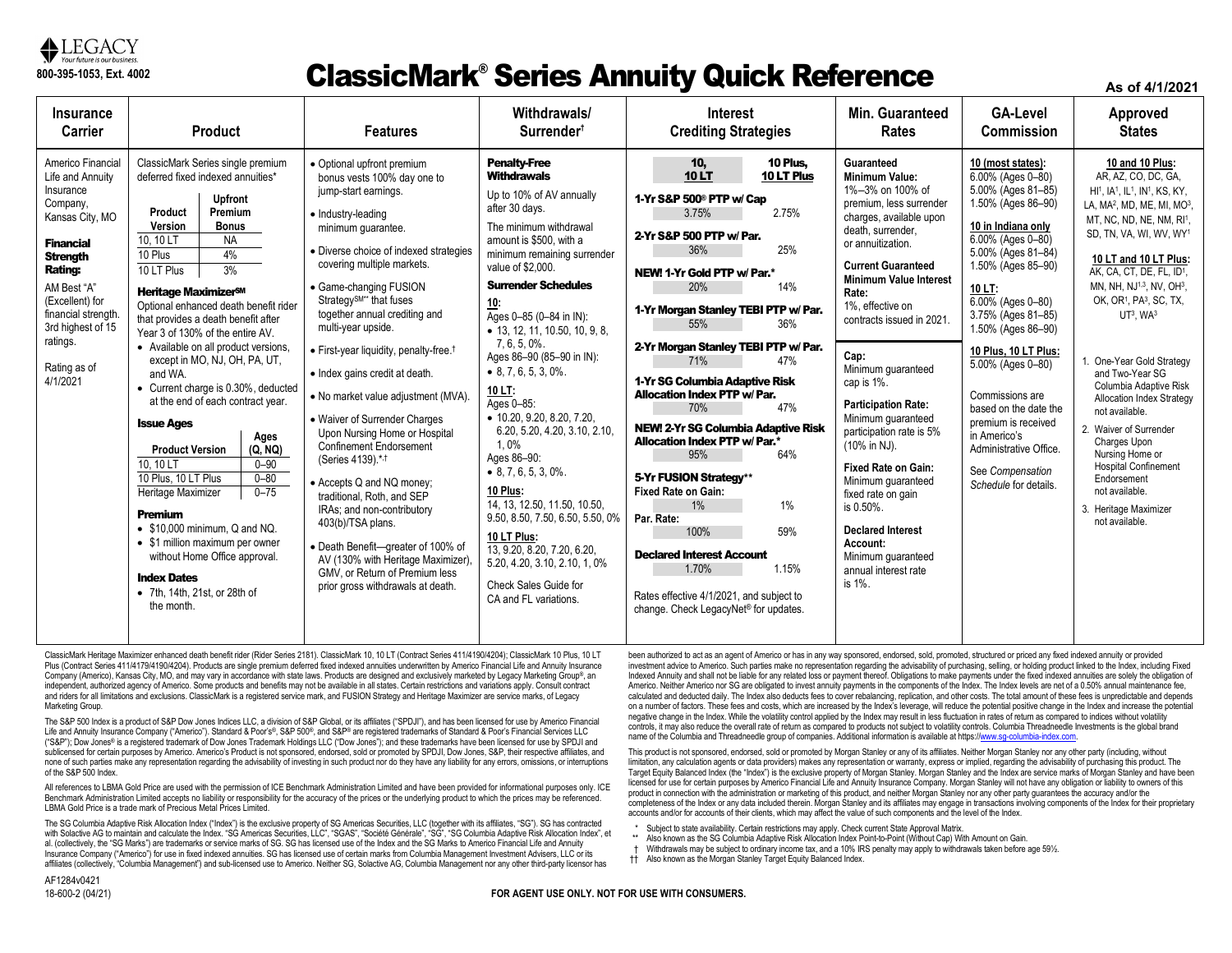

### **FLECTAC I**<br>800-395-1053, Ext. 4002<br>800-395-1053, Ext. 4002 **As of 4/1/2021**

| <b>Insurance</b><br><b>Carrier</b>                                                                                                                                                                                                                              | <b>Product</b>                                                                                                                                                                                                                                                                                                                                                                                                                                                                                                                                                                                                                                               | <b>Features</b>                                                                                                                                                                                                                                                                                                                                                                                                                                                                                                                                                                                                                                                                                                                                                                                                                                                 | <b>Enhanced</b><br>Death Benefit                                                                                                                                                                                                                                                                                                                                                                                                                                                                                                           | Withdrawals/<br>Surrender**                                                                                                                                                                                                                                                                                                                                                                                                                                                                                           | <b>Interest</b><br><b>Crediting Strategies*</b>                                                                                                                                                                                                                                                                                                                                                                                                                                                                                                                                                                                                                                                                                      | <b>Minimum</b><br><b>Guarantees</b>                                                                                                                                                                                                                                                                                                                                                                                                                                                                                                                           | <b>Street-Level</b><br>Commission                                                                                                                                                                                                                                                     | <b>Approved</b><br><b>States</b>                                                                                                                                                                                                                                                                                                                                                                                                                                                                                                                                                                      |
|-----------------------------------------------------------------------------------------------------------------------------------------------------------------------------------------------------------------------------------------------------------------|--------------------------------------------------------------------------------------------------------------------------------------------------------------------------------------------------------------------------------------------------------------------------------------------------------------------------------------------------------------------------------------------------------------------------------------------------------------------------------------------------------------------------------------------------------------------------------------------------------------------------------------------------------------|-----------------------------------------------------------------------------------------------------------------------------------------------------------------------------------------------------------------------------------------------------------------------------------------------------------------------------------------------------------------------------------------------------------------------------------------------------------------------------------------------------------------------------------------------------------------------------------------------------------------------------------------------------------------------------------------------------------------------------------------------------------------------------------------------------------------------------------------------------------------|--------------------------------------------------------------------------------------------------------------------------------------------------------------------------------------------------------------------------------------------------------------------------------------------------------------------------------------------------------------------------------------------------------------------------------------------------------------------------------------------------------------------------------------------|-----------------------------------------------------------------------------------------------------------------------------------------------------------------------------------------------------------------------------------------------------------------------------------------------------------------------------------------------------------------------------------------------------------------------------------------------------------------------------------------------------------------------|--------------------------------------------------------------------------------------------------------------------------------------------------------------------------------------------------------------------------------------------------------------------------------------------------------------------------------------------------------------------------------------------------------------------------------------------------------------------------------------------------------------------------------------------------------------------------------------------------------------------------------------------------------------------------------------------------------------------------------------|---------------------------------------------------------------------------------------------------------------------------------------------------------------------------------------------------------------------------------------------------------------------------------------------------------------------------------------------------------------------------------------------------------------------------------------------------------------------------------------------------------------------------------------------------------------|---------------------------------------------------------------------------------------------------------------------------------------------------------------------------------------------------------------------------------------------------------------------------------------|-------------------------------------------------------------------------------------------------------------------------------------------------------------------------------------------------------------------------------------------------------------------------------------------------------------------------------------------------------------------------------------------------------------------------------------------------------------------------------------------------------------------------------------------------------------------------------------------------------|
| Americo Financial<br>Life and Annuity<br>Insurance<br>Company,<br>Kansas City, MO<br><b>Financial</b><br><b>Strength</b><br><b>Rating:</b><br>AM Best "A"<br>(Excellent) for<br>financial strength<br>3rd highest of 15<br>ratings.<br>Rating as of<br>4/1/2021 | FutureMark single<br>premium deferred fixed<br>indexed annuity*<br>Product<br>Years Fee<br>Version<br>1%<br>10, 10 LT<br>10<br><b>Optimizer Fee</b><br>1% annual administrative fee<br>deducted from the<br>Accumulation Value (AV) at<br>the end of each contract year,<br>including the first.<br><b>BeneBoosterSM*</b><br>• No-cost enhanced death<br>benefit (not approved in OR<br>and WA).<br><b>Issue Ages</b><br>$\bullet$ 0-85. Q and NQ.<br><b>Premium</b><br>$\bullet$ \$10,000 minimum,<br>Q and NQ.<br>• \$1 million maximum per<br>owner without Home<br>Office approval.<br><b>Index Dates</b><br>• 7th, 14th, 21st, or 28th of<br>the month. | • BeneBooster* offers an unequaled<br>legacy builder for clients who want<br>or need to take withdrawals.<br>• Same outstanding comp and rates<br>on both FutureMark 10 and 10 LT.<br>• FUSION Strategy <sup>SM<sup>†</sup>-</sup><br>Game-changing strategy that<br>fuses together annual crediting and<br>multi-year upside.<br>· Industry-leading contractual<br>quarantee: 1.00% on 100%<br>of premium.<br>• True Up-At end of Year 5,<br>credits back any Optimizer Fee<br>amounts paid that are greater than<br>interest earnings.<br>· 10% penalty-free access after<br>Year 1.<br>• Index gains credit at death.<br>• No market value adjustment (MVA).<br>• Waiver of Surrender Charge<br>Upon Nursing Home or<br>Hospital Confinement.*<br>• Accepts Q and NQ money;<br>traditional, Roth, and SEP IRAs;<br>and non-contributory<br>403(b)/TSA plans. | BeneBooster*<br>· Built-in, no-cost<br>enhanced death<br>benefit provides<br>beneficiaries extra<br>dollars at death.<br>• Increases the death<br>benefit by a<br>percentage of net<br>contract gains<br>(percentage varies<br>by issue age):<br>$\circ$ 25% (0-75).<br>$\circ$ 15% (76-85).<br>• Allows clients to leave<br>a significant amount<br>to their beneficiaries<br>even after taking<br>withdrawals or RMDs.<br>• Caters to<br>qualified clients.<br>• Issues through<br>age 85.<br>• No underwriting.<br>• No waiting period. | <b>Penalty-Free</b><br><b>Withdrawals</b><br>Up to 10% of AV<br>annually after<br>Year 1.<br>The minimum<br>withdrawal amount<br>is \$500, with a<br>minimum remaining<br>surrender value<br>of \$2,000.<br><b>Surrender</b><br><b>Schedules</b><br>$\frac{10}{12.5}$ , 12, 11.5,<br>10.5, 10, 9, 8, 7, 6,<br>5.0%<br>10 LT:<br>9.2, 9.2, 8.2, 7.2,<br>6.2, 5.2, 4.2, 3.1,<br>2.1, 1, 0%<br>10 LT (CA):<br>8.3, 8.2, 7.2, 6.2,<br>5.2, 4.2, 3.1, 2.1,<br>1,0%<br>10 LT (CT):<br>9.2, 9, 8, 7, 6, 5, 4,<br>3, 2, 1, 0% | 1-Yr S&P 500 <sup>®</sup> PTP w/ Cap<br>5.25% Cap<br>1-Yr S&P 500 PTP w/ Par. Rate<br>32% Par. Rate<br>1-Yr Morgan Stanley Target Equity<br><b>Balanced Index PTP w/ Par. Rate</b><br>80% Par. Rate<br>1-Yr SG Columbia Adaptive Risk<br><b>Allocation Index PTP w/ Par. Rate</b><br>100% Par. Rate<br>2-Yr Morgan Stanley Target Equity<br><b>Balanced Index PTP w/ Par. Rate</b><br>101% Par. Rate<br>2-Yr SG Columbia Adaptive Risk<br>Allocation Index PTP w/ Par. Rate<br>134% Par. Rate<br>5-Yr FUSION Strategy <sup>t</sup><br>1% Fixed Rate on Gain<br>157% Par. Rate<br>1-Yr Declared Interest Account<br>2.45% Fixed Rate<br>Rates effective 4/1/2021, and subject to change.<br>Check LegacyNet <sup>®</sup> for updates. | Guaranteed<br><b>Minimum Value</b><br>1%-3% on 100% of<br>premium, less<br>surrender charges,<br>available upon<br>death, surrender, or<br>annuitization.<br>Current<br>Guaranteed<br><b>Minimum Value</b><br><b>Interest Rate:</b><br>1.00%, effective<br>for contracts issued<br>in 2021.<br><b>Minimum</b><br>Guaranteed<br><b>Rates</b><br>Declared rates are<br>quaranteed never to<br>be lower than:<br>• 1.00% cap.<br>$\bullet$ 5.00% par. rate<br>(10% in NJ).<br>$\bullet$ 0.50% fixed rate<br>on gain.<br>$\bullet$ 1.00% annual<br>interest rate. | <b>GA-Level</b><br>10 and 10 LT:<br>6.50% (Ages 0-75)<br>5.00% (Ages 76-80)<br>4.00% (Ages 81-85)<br>Commissions are<br>based on the date<br>the premium is<br>received in Americo's<br>Administrative Office.<br>See Compensation<br>Schedule<br>effective 7/15/2020<br>for details. | FutureMark 10:<br>AR. AZ. CO. DC.<br>GA, HI, IA, IL, KS,<br>KY, LA, MA <sup>1</sup> , MD,<br>ME, MI, MT, NC, ND,<br>NE, NM, RI, SD, TN,<br>VA, WI, WV, WY<br>FutureMark 10 LT:<br>AK, CA, CT, DE,<br>FL, NH <sup>2</sup> , NJ <sup>2</sup> , NV,<br>OH, OK, OR3,4, SC,<br>TX, UT, WA3<br>1. Waiver of<br>Surrender Charge<br><b>Upon Nursing</b><br>Home or Hospital<br>Confinement<br>(Endorsement<br>AAA4139) not<br>available.<br>2. Multi-year<br>strategies not<br>available.<br>3. BeneBooster is<br>not available.<br>4. Consumer<br>marketing<br>materials are<br>currently not<br>available. |

FutureMark 10, 10 LT (Contract Series 416/4416). BeneBooster guaranteed minimum death benefit rider (Rider Series 2182). Products are single premium deferred fixed indexed annuities underwritten by Americo Financial Life a and may vary in accordance with state laws. Products are designed and exclusively marketed by Legacy Marketing Group®, an independent, authorized agency of Americo. Some products and benefits may not be available in all st and riders for all limitations and exclusions. FutureMark is a registered service mark, and BeneBooster and FUSION Strategy are service marks, of Legacy Marketing Group.

The S&P 500 Index is a product of S&P Dow Jones Indices LLC, a division of S&P Global, or its affiliates ("SPDJI"), and has been licensed for use by Americo Financial Life and Annuity Insurance Company ("Americo"). Standar Standard & Poor's Financial Services LLC ("S&P"); Dow Jones® is a registered trademark of Dow Jones Trademark Holdings LLC ("Dow Jones"); and these trademarks have been licensed for use by SPDJI and sublicensed for certain endorsed, sold or promoted by SPDJI, Dow Jones, S&P, their respective affiliates, and none of such parties make any representation regarding the advisability of investing in such product nor do they have any liability for

The SG Columbia Adaptive Risk Allocation Index ("Index") is the exclusive property of SG Americas Securities, LLC (together with its affiliates, "SG"). SG has contracted with Solactive AG to maintain and calculate the Inde "SG Columbia Adaptive Risk Allocation Index", et al. (collectively, the "SG Marks") are trademarks or service marks of SG, SG has licensed use of the Index and the SG Marks to America Life and Annuity Insurance Company ("A licensed use of certain marks from Columbia Management Investment Advisers, LLC or its affiliates (collectively, "Columbia Management") and sub-licensed use to Americo. Neither SG, Solactive AG, Columbia Management nor any agent of Americo or has in any way sponsored, endorsed, sold, promoted, structured or priced any fixed indexed annuity or provided investment advice to Americo. Such parties make no representation regarding the advisabilit including Fixed Indexed Annuity and shall not be liable for any related loss or payment thereof. Obligations to make payments under the fixed indexed annuities are solely the obligation of Americo, Neither Americo nor SG a Index. The Index levels are net of a 0.50% annual maintenance fee, calculated and deducted daily. The Index also deducts fees to cover rebalancing, replication, and other costs. The total amount of these fees is unpredicta are increased by the Index's leverage, will reduce the potential positive change in the Index and increase the potential negative change in the Index. While the voltablity control applied by the Index may result in less fl may also reduce the overall rate of return as compared to products not subject to volatility controls. Columbia Threadneedle Investments is the global brand name of the Columbia and Threadneedle group of companies. Additio

This product is not sponsored, endorsed, sold or promoted by Morgan Stanley or any of its affiliates. Neither Morgan Stanley or any of its affiliates. Neither Morgan Stanley nor any other party (including, without limitati advisability of purchasing this product. The Target Equity Balanced Index (the "Index") is the exclusive property of Morgan Stanley. Morgan Stanley and the Index are service marks of Morgan Stanley and have been licensed f Insurance Company. Morgan Stanley will not have any obligation or liability to owners of this product in connection with the administration or marketing of this product, and neither Morgan Stanley nor any other party quara included therein. Morgan Stanley and its affiliates may engage in transactions involving components of the Index for their proprietary accounts and/or for accounts of their clients, which may affect the value of such compo

\* Subject to state availability. Certain restrictions may apply. Check current State Approval Matrix.

\*\* Withdrawals may be subject to ordinary income tax, and a 10% IRS penalty may apply to withdrawals taken before age 591/2.

† Also known as the SG Columbia Adaptive Risk Allocation Index Point-to-Point (Without Cap) With Amount on Gain.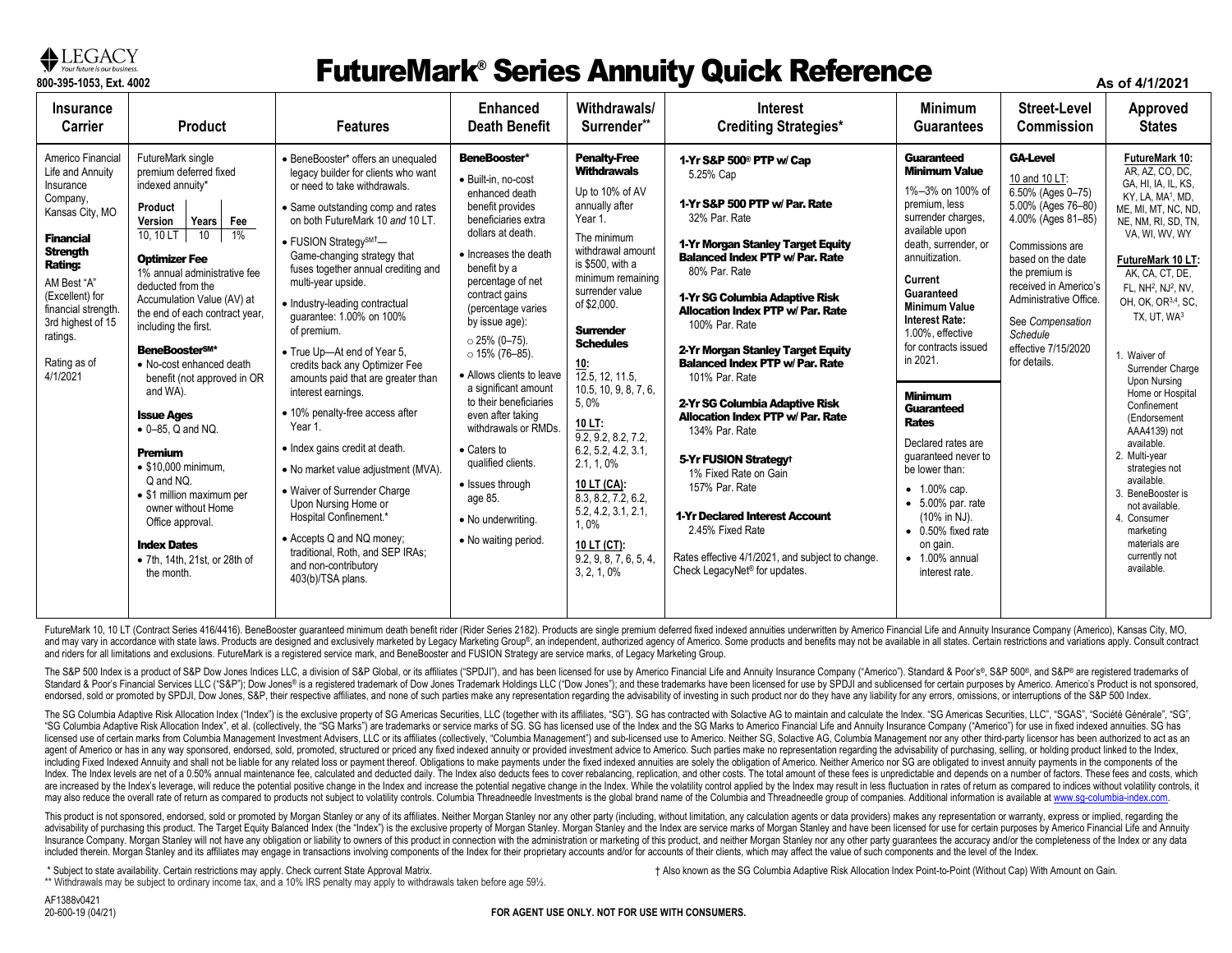

#### **The Construction Concerns Concerns Concerns and Series Annuity Quick Reference As of 4/1/2021**

| <b>Insurance</b>                                                                                                                                                                                                                                                                 | <b>Product</b>                                                                                                                                                                                                                                                                                                                                                                                                                                                                                                                                                                                                                                                                                                                                                                                                                                                                                                                                                                                                                                                                                                         |                                                                                                                                                                                                                                                                                                                                                                                                                                                                                                                                                                                                                                                                                                                                                                                                                                                                                                                           | <b>Bonus</b>                                                                                                                                           | Withdrawals/                                                                                                                                                                                                                                                                                                                                                                                                                                                                                                                                                                                                                                                                                                                    | <b>Interest</b>                                                                                                                                                                                                                                                                                                                                                                                                                                                                                                                                                                                                                                                                                                                                                                                                                                                                                                                                                      | Min. Guaranteed                                                                                                                                                                                                                                                                                                                                                                                                                                                                                                                                                                                                          | <b>GA-Level</b>                                                                                                                                                                                                                                                                                                                                                                                                             | Approved                                                                                                                                                                                                                                                                                                                                                                                                                                                                                                                                                                                                                                                                                                                                                                                                                                                                                                                                                                                                                           |
|----------------------------------------------------------------------------------------------------------------------------------------------------------------------------------------------------------------------------------------------------------------------------------|------------------------------------------------------------------------------------------------------------------------------------------------------------------------------------------------------------------------------------------------------------------------------------------------------------------------------------------------------------------------------------------------------------------------------------------------------------------------------------------------------------------------------------------------------------------------------------------------------------------------------------------------------------------------------------------------------------------------------------------------------------------------------------------------------------------------------------------------------------------------------------------------------------------------------------------------------------------------------------------------------------------------------------------------------------------------------------------------------------------------|---------------------------------------------------------------------------------------------------------------------------------------------------------------------------------------------------------------------------------------------------------------------------------------------------------------------------------------------------------------------------------------------------------------------------------------------------------------------------------------------------------------------------------------------------------------------------------------------------------------------------------------------------------------------------------------------------------------------------------------------------------------------------------------------------------------------------------------------------------------------------------------------------------------------------|--------------------------------------------------------------------------------------------------------------------------------------------------------|---------------------------------------------------------------------------------------------------------------------------------------------------------------------------------------------------------------------------------------------------------------------------------------------------------------------------------------------------------------------------------------------------------------------------------------------------------------------------------------------------------------------------------------------------------------------------------------------------------------------------------------------------------------------------------------------------------------------------------|----------------------------------------------------------------------------------------------------------------------------------------------------------------------------------------------------------------------------------------------------------------------------------------------------------------------------------------------------------------------------------------------------------------------------------------------------------------------------------------------------------------------------------------------------------------------------------------------------------------------------------------------------------------------------------------------------------------------------------------------------------------------------------------------------------------------------------------------------------------------------------------------------------------------------------------------------------------------|--------------------------------------------------------------------------------------------------------------------------------------------------------------------------------------------------------------------------------------------------------------------------------------------------------------------------------------------------------------------------------------------------------------------------------------------------------------------------------------------------------------------------------------------------------------------------------------------------------------------------|-----------------------------------------------------------------------------------------------------------------------------------------------------------------------------------------------------------------------------------------------------------------------------------------------------------------------------------------------------------------------------------------------------------------------------|------------------------------------------------------------------------------------------------------------------------------------------------------------------------------------------------------------------------------------------------------------------------------------------------------------------------------------------------------------------------------------------------------------------------------------------------------------------------------------------------------------------------------------------------------------------------------------------------------------------------------------------------------------------------------------------------------------------------------------------------------------------------------------------------------------------------------------------------------------------------------------------------------------------------------------------------------------------------------------------------------------------------------------|
| Carrier                                                                                                                                                                                                                                                                          | <b>Features</b>                                                                                                                                                                                                                                                                                                                                                                                                                                                                                                                                                                                                                                                                                                                                                                                                                                                                                                                                                                                                                                                                                                        |                                                                                                                                                                                                                                                                                                                                                                                                                                                                                                                                                                                                                                                                                                                                                                                                                                                                                                                           |                                                                                                                                                        | Surrender <sup>t</sup>                                                                                                                                                                                                                                                                                                                                                                                                                                                                                                                                                                                                                                                                                                          | <b>Crediting Strategies*</b>                                                                                                                                                                                                                                                                                                                                                                                                                                                                                                                                                                                                                                                                                                                                                                                                                                                                                                                                         | Rates                                                                                                                                                                                                                                                                                                                                                                                                                                                                                                                                                                                                                    | Commission                                                                                                                                                                                                                                                                                                                                                                                                                  | <b>States</b>                                                                                                                                                                                                                                                                                                                                                                                                                                                                                                                                                                                                                                                                                                                                                                                                                                                                                                                                                                                                                      |
| Americo<br><b>Financial Life</b><br>and Annuity<br>Insurance<br>Company.<br>Kansas<br>City, MO<br><b>Financial</b><br><b>Strength</b><br><b>Rating:</b><br>AM Best "A"<br>(Excellent)<br>for financial<br>strength. 3rd<br>highest of<br>15 ratings.<br>Rating as of<br>4/1/2021 | LibertyMark Series single premium<br>deferred fixed indexed annuities*<br>Product<br>Version   Bonus   Years<br>Fee<br>1%<br>No<br>$\overline{7}$<br>$\overline{7}$<br>$1\%$<br>7 Plus<br>Yes<br>10<br>1.25%<br>No<br>10.10 LT<br>10 Plus.<br>1.25%<br>Yes<br>10<br>10 LT Plus<br><b>Liberty Optimizer Fee</b><br>Annual administrative fee deducted from<br>the Accumulation Value (AV) at the end<br>of each contract year, including the first.<br>Heritage Maximizer <sup>sM</sup><br>Optional enhanced death benefit rider<br>that provides a death benefit of 130% of<br>the entire AV.<br>• Available on non-bonus products,<br>except in NJ, OH, PA, UT, and WA.*<br>• Current charge is 0.30%, deducted at<br>the end of each contract year.<br><b>Issue Ages</b><br>Product<br>Ages<br>Version<br>(Q, NQ)<br>$0 - 85$<br>7, 7 Plus, 10, 10 LT<br>10 Plus, 10 LT Plus<br>$0 - 80$<br>$0 - 75$<br>Heritage Maximizer<br>Premium<br>$\bullet$ \$10,000 minimum, Q and NQ.<br>• \$1 million maximum per owner<br>without Home Office approval.<br><b>Index Dates</b><br>• 7th, 14th, 21st, or 28th of the month. | • Diverse choice of indexed<br>strategies covering<br>multiple markets.<br>• Industry-leading<br>minimum guarantee.<br>• Game-changing FUSION<br>Strategy <sup>SM**</sup> that fuses<br>together annual crediting and<br>multi-year upside.<br>• Index gains credit at death.<br>• No market value<br>adjustment (MVA).<br>• Waiver of Surrender<br><b>Charges Upon Nursing</b><br>Home or Hospital<br><b>Confinement Endorsement</b><br>(Series 4139).*. <sup>†</sup><br>• Accepts Q and NQ<br>money; traditional, Roth,<br>Inherited, and SEP IRAs:<br>and non-contributory<br>403(b)/TSA plans.<br>· Death Benefit-greatest of<br>100% of AV (130% with<br>Heritage Maximizer), return<br>of premium less prior gross<br>withdrawals, <sup>†</sup> or GMV<br>at death.<br>• True Up-credits back any<br>Liberty Optimizer Fee<br>amounts paid that are greater<br>than interest earnings.<br>Applies at end of Year 5. | 7 Plus:<br>5%<br>persistency<br>bonus:<br>• Multiplied<br>by the AV<br>at the end<br>of Year 7<br>10 Plus.<br>10 LT Plus:<br>7% upfront<br>(6% in CA). | <b>Penalty-Free</b><br><b>Withdrawals</b><br>Up to 10% of AV annually<br>after the first year. RMDs<br>accepted Year 1 per<br>company practice.<br>The minimum withdrawal<br>amount is \$500, with a<br>minimum remaining<br>surrender value of \$2,000.<br><b>Surrender</b><br><b>Schedules</b><br>7, 7 Plus:<br>9, 8.50, 8, 7, 6, 5, 4, 0%<br>10:<br>12, 11.50, 11, 10.50, 10,<br>9, 8, 7, 6, 5, 0%<br>10 LT:<br>9.20. 9.20. 8.20. 7.20.<br>6.20, 5.20, 4.20, 3.10.<br>2.10, 1, 0%<br>10 Plus:<br>13. 13. 12.50. 11.50.<br>10.50, 9.50, 8.50, 7.50,<br>6.50, 5.50, 0%<br>10 LT Plus:<br>11.90.9.40.8.20.7.20.<br>6.20, 5.20, 4.20, 3.10,<br>2.10, 1, 0%<br>Check Sales Guide for<br>CA. CT. FL. MN. PA. and<br>WA variations. | 10 Plus.<br>10 <sub>1</sub><br>$\overline{7}$<br>10LT<br>10 LT Plus<br><b>7 Plus</b><br>1-Yr S&P 500 <sup>®</sup> PTP w/ Cap<br>4.80%<br>5.80%<br>3.70%<br>4.40%<br>2-Yr S&P 500 PTP w/ Par.*<br>37%<br>48%<br>43%<br>57%<br>NEW! 1-Yr Gold PTP w/ Par.*<br>21%<br>27%<br>25%<br>32%<br>1-Yr Morgan Stanley TEBI PTP w/ Par.*<br>55%<br>74%<br>65%<br>88%<br>2-Yr Morgan Stanley TEBI PTP w/ Par.*<br>74%<br>98%<br>87%<br>116%<br>1-Yr SG Columbia Adaptive Risk Allocation<br>Index PTP w/ Par.*<br>111%<br>93%<br>83%<br>72%<br><b>NEW! 2-Yr SG Columbia Adaptive Risk</b><br>Allocation Index PTP w/ Par.*<br>97%<br>127%<br>113%<br>150%<br>5-Yr FUSION Strategy** Now with 7 and 7 Plus!'<br>Fixed Rate on Gain:<br>2%<br>2%<br>1%<br>2%<br>Par. Rate:<br>139%<br>91%<br>103%<br>112%<br><b>Declared Interest Account</b><br>1.75%<br>2.80%<br>2.25%<br>2.05%<br>Rates effective 4/1/2021, and subject to change.<br>Check LegacyNet <sup>®</sup> for updates. | Guaranteed<br><b>Minimum Value:</b><br>1%-3% on 100% of<br>premium, less<br>surrender charges.<br>available upon<br>death, surrender,<br>or annuitization.<br>Current<br>Guaranteed<br><b>Minimum Value</b><br><b>Interest Rate:</b><br>1%, effective on<br>contracts issued<br>in 2021.<br>Cap: Minimum<br>quaranteed cap<br>is 1%.<br><b>Participation Rate:</b><br>Minimum quaranteed<br>participation rate is<br>5% (10% in NJ).<br><b>Fixed Rate on</b><br>Gain: Minimum<br>quaranteed fixed<br>rate on gain<br>is 0.50%.<br><b>Declared Interest</b><br>Rate: Minimum<br>quaranteed annual<br>interest rate is 1%. | 7:<br>5.00% (Ages 0–80)<br>3.75% (Ages 81-85)<br>7 Plus:<br>4.00% (Ages 0-80)<br>2.75% (Ages 81-85)<br><u>10:</u><br>7.00% (Ages 0-80)<br>6.00% (Ages 81-85)<br>$10 L$ T:<br>6.00% (Ages 0-80)<br>4.75% (Ages 81-85)<br>10 Plus, 10 LT Plus:<br>6.00% (Ages 0-80)<br>Commissions are<br>based on the date<br>the premium is<br>received in Americo's<br>Administrative Office.<br>See Compensation<br>Schedule for details. | 7.7 Plus, 10.<br>and 10 Plus:<br>AR, AZ, CO, DC, GA, HI,<br>IA <sup>1,2</sup> , IL <sup>1,2</sup> , KS, KY, LA,<br>MA <sup>3</sup> , MD <sup>1,2</sup> , ME, MI, MT,<br>NC, ND, NE, NM, RI <sup>1,2</sup> ,<br>SD, TN, VA, WI,<br>WV. WY <sup>1,2</sup><br>7, 7 Plus, 10 LT,<br>and 10 LT Plus:<br>AK <sup>1,2</sup> , CA, CT, DE, FL,<br>ID <sup>1,2</sup> (7, 7 Plus only),<br>MN (7, 7 Plus only), NH <sup>4</sup> ,<br>NJ <sup>1,2,4,5</sup> , NV (no 7 Plus),<br>OH <sup>5</sup> (7, 10 LT only), OK,<br>PA1,2,5,6 (no 7 Plus), SC,<br>TX. UT <sup>5</sup> . WA <sup>5</sup><br>On 7-year products,<br>FUSION Strategy and<br>1-Yr SG Columbia<br>strategy not available.<br>2. 1-Yr Gold strategy and<br>2-Yr SG Columbia<br>strategy not available.<br>3. Waiver of Surrender<br>Charges Upon<br>Nursing Home or<br><b>Hospital Confinement</b><br>Endorsement<br>not available.<br>4. Multi-year strategies<br>not available.<br>5. Heritage Maximizer<br>not available.<br>6. Morgan Stanley<br>strategies not available. |

LibertyMark Heritage Maximizer enhanced death benefit rider (Rider Series 2181). LibertyMark 7, 10, 10 LT (Contract Series 411/4196/4205); LibertyMark 7 Plus (Contract Series 411/4191/4196/4205); LibertyMark 10 Plus, 10 LT Plus (Contract Series 411/4179/4196/4205). Products are single premium deferred fixed indexed annuities underwritten by Americo Financial Life and Annuity Insurance Company (Americo), Kansas City, MO, and may vary in accordance with state laws. Products are designed and exclusively marketed by Legacy Marketing Group®, an independent, authorized agency of Americo. Some products and benefits may not be available in all states. Certain restrictions and variations apply. Consult contract and riders for all limitations and exclusions. LibertyMark is a registered service mark, and Heritage Maximizer and FUSION Strategy are service marks, of Legacy Marketing Group.

The S&P 500 Index is a product of S&P Dow Jones Indices LLC, a division of S&P Global, or its affiliates ("SPDJI"), and has been licensed for use by Americo Financial Life and Annuity Insurance Company ("Americo"). Standard & Poor's®, S&P 500®, and S&P® are registered trademarks of Standard & Poor's Financial Services LLC ("S&P"); Dow Jones® is a registered trademark of Dow Jones Trademark Holdings LLC ("Dow Jones"); and these trademarks have been licensed for use by SPDJI and sublicensed for certain purposes by Americo. Americo's Product is not sponsored, endorsed, sold or promoted by SPDJI, Dow Jones, S&P, their respective affiliates, and none of such parties make any representation regarding the advisability of investing in such product nor do they have any liability for any errors, omissions, or interruptions of the S&P 500 Index.

All references to LBMA Gold Price are used with the permission of ICE Benchmark Administration Limited and have been provided for informational purposes only. ICE Benchmark Administration Limited accepts no liability or responsibility for the accuracy of the prices or the underlying product to which the prices may be referenced. LBMA Gold Price is a trade mark of Precious Metal Prices Limited.

The SG Columbia Adaptive Risk Allocation Index ("Index") is the exclusive property of SG Americas Securities, LLC (together with its affiliates, "SG"). SG has contracted with Solactive AG to maintain and calculate the Index. "SG Americas Securities, LLC", "SGAS", "Société Générale", "SG", "SG Columbia Adaptive Risk Allocation Index", et al. (collectively, the "SG Marks") are trademarks or service marks of SG. SG has licensed use of the Index and the SG Marks to Americo Financial Life and Annuity Insurance Company ("Americo") for use in fixed indexed annuities. SG has licensed use of certain marks from Columbia Management Investment Advisers, LLC or its affiliates (collectively, "Columbia Management") and sub-licensed use to Americo. Neither SG, Solactive AG, Columbia Management nor any other

third-party licensor has been authorized to act as an agent of Americo or has in any way sponsored, endorsed, sold, promoted, structured or priced any fixed indexed annuity or provided investment advice to Americo. Such parties make no representation regarding the advisability of purchasing, selling, or holding product linked to the Index, including Fixed Indexed Annuity and shall not be liable for any related loss or payment thereof. Obligations to make payments under the fixed indexed annuities are solely the obligation of Americo. Neither Americo nor SG are obligated to invest annuity payments in the components of the Index. The Index levels are net of a 0.50% annual maintenance fee, calculated and deducted daily. The Index also deducts fees to cover rebalancing, replication, and other costs. The total amount of these fees is unpredictable and depends on a number of factors. These fees and costs, which are increased by the Index's leverage, will reduce the potential positive change in the Index and increase the potential negative change in the Index. While the volatility control applied by the Index may result in less fluctuation in rates of return as compared to indices without volatility controls, it may also reduce the overall rate of return as compared to products not subject to volatility controls. Columbia Threadneedle Investments is the global brand name of the Columbia and Threadneedle group of companies. Additional information is available at https

This product is not sponsored, endorsed, sold or promoted by Morgan Stanley or any of its affiliates. Neither Morgan Stanley nor any other party (including, without limitation, any calculation agents or data providers) makes any representation or warranty, express or implied, regarding the advisability of purchasing this product. The Target Equity Balanced Index (the "Index") is the exclusive property of Morgan Stanley. Morgan Stanley and the Index are service marks of Morgan Stanley and have been licensed for use for certain purposes by Americo Financial Life and Annuity Insurance Company. Morgan Stanley will not have any obligation or liability to owners of this product in connection with the administration or marketing of this product, and neither Morgan Stanley nor any other party guarantees the accuracy and/or the completeness of the Index or any data included therein. Morgan Stanley and its affiliates may engage in transactions involving components of the Index for their proprietary accounts and/or for accounts of their clients, which may affect the value of such components and the level of the Index.

- \* Subject to state availability. Certain restrictions may apply. Check current State Approval Matrix.
- \*\* Also known as the SG Columbia Adaptive Risk Allocation Index Point-to-Point (Without Cap) With Amount on Gain. Not available in all states.
- † Withdrawals may be subject to ordinary income tax, and a 10% IRS penalty may apply to withdrawals taken before age 59½.